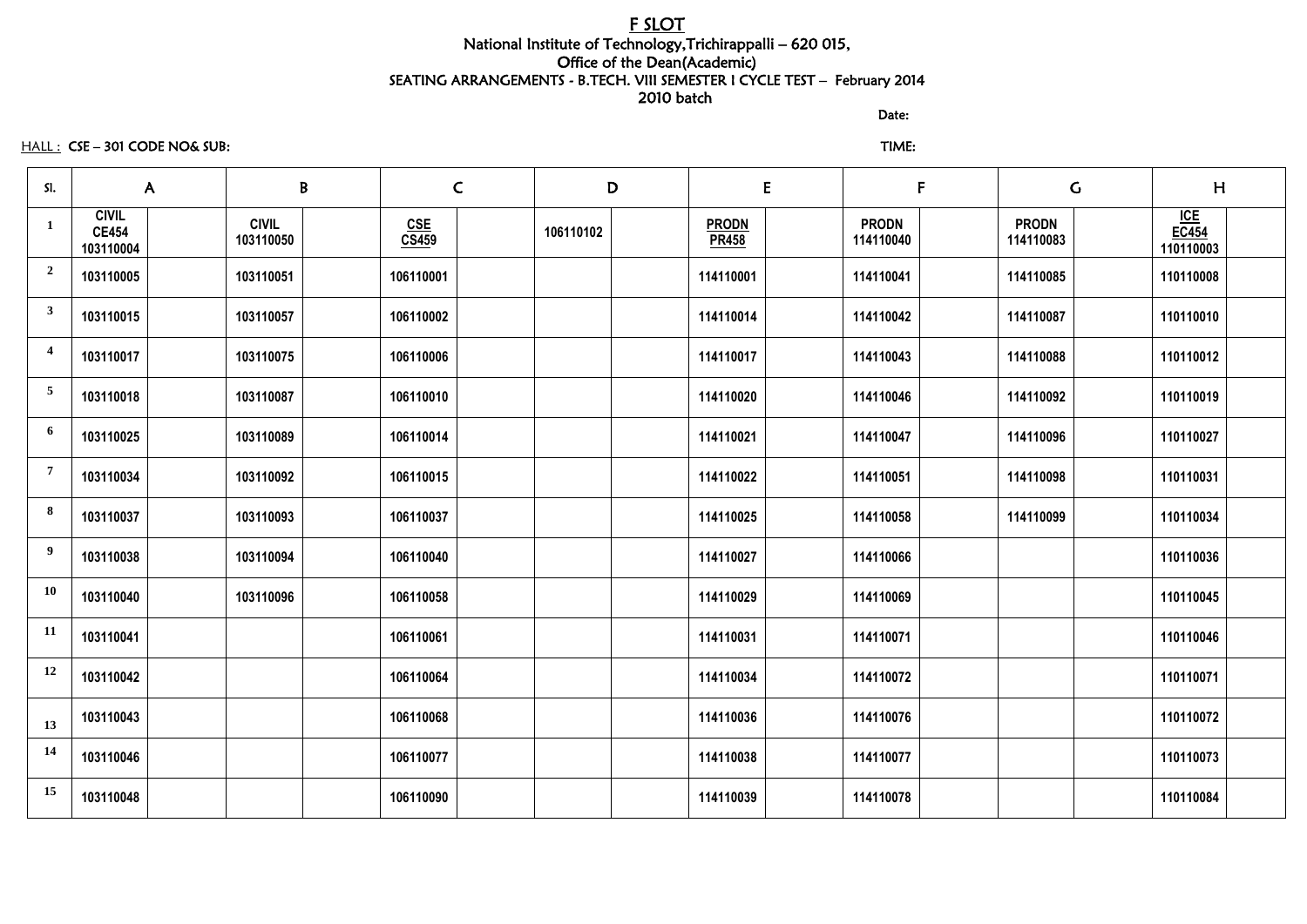## F SLOT National Institute of Technology,Trichirappalli – 620 015, Office of the Dean(Academic) SEATING ARRANGEMENTS - B.TECH. VIII SEMESTER I CYCLE TEST – February 2014 2010 batch

discussion of the contract of the contract of the Date:

#### HALL : CSE – 301 CODE NO& SUB: TIME:

| SI.                     |                                                       |                                    | $\kappa$                                                 | M         | N                         | $\overline{O}$                             | P. | $\mathbf Q$ |
|-------------------------|-------------------------------------------------------|------------------------------------|----------------------------------------------------------|-----------|---------------------------|--------------------------------------------|----|-------------|
| $\mathbf{1}$            | <b>ICE</b><br><b>MME</b><br><b>MT462</b><br>110110095 | <b>MME</b><br>112110045            | <b>VI SEM</b><br><b>MME</b><br><b>MT462</b><br>112110017 | 112111038 | EEE<br>EE358<br>107110001 | EEE<br>107110063                           |    |             |
| $\overline{2}$          | 110110096<br>112110003                                | 112110046                          | 112111001                                                | 112111040 | 107110004                 | 107110067                                  |    |             |
| $\mathbf{3}$            | 110110097<br>112110011                                | 112110051                          | 112111003                                                | 112111041 | 107110009                 | 107110076                                  |    |             |
| $\overline{\mathbf{4}}$ | 112110012                                             | 112110052                          | 112111004                                                | 112111043 | 107110016                 | 107110078                                  |    |             |
| 5 <sup>5</sup>          | 112110015                                             | 112110053                          | 112111006                                                | 112111045 | 107110022                 | 107110082                                  |    |             |
| 6                       | 112110018                                             | 112110054                          | 112111008                                                | 112111047 | 107110024                 | 107110085                                  |    |             |
| $\overline{7}$          | 112110019                                             | $CHL$<br><b>MT462</b><br>102110057 | 112111010                                                | 112111049 | 107110028                 | <b>VI SEM</b><br>ICE<br>EE358<br>110111016 |    |             |
| 8                       | 112110022                                             |                                    | 112111013                                                | 112111050 | 107110031                 | 110111030                                  |    |             |
| 9                       | 112110023                                             |                                    | 112111015                                                | 112111052 | 107110037                 | 110111065                                  |    |             |
| <b>10</b>               | 112110026                                             |                                    | 112111021                                                | 112111053 | 107110040                 |                                            |    |             |
| 11                      | 112110027                                             |                                    | 112111024                                                | 112111054 | 107110041                 |                                            |    |             |
| 12                      | 112110028                                             |                                    | 112111027                                                | 112111055 | 107110043                 |                                            |    |             |
| 13                      | 112110030                                             |                                    | 112111029                                                | 112111056 | 107110045                 |                                            |    |             |
| 14                      | 112110036                                             |                                    | 112111032                                                | 112111058 | 107110057                 |                                            |    |             |
| 15                      | 112110040                                             |                                    | 112111036                                                | 112111059 | 107110061                 |                                            |    |             |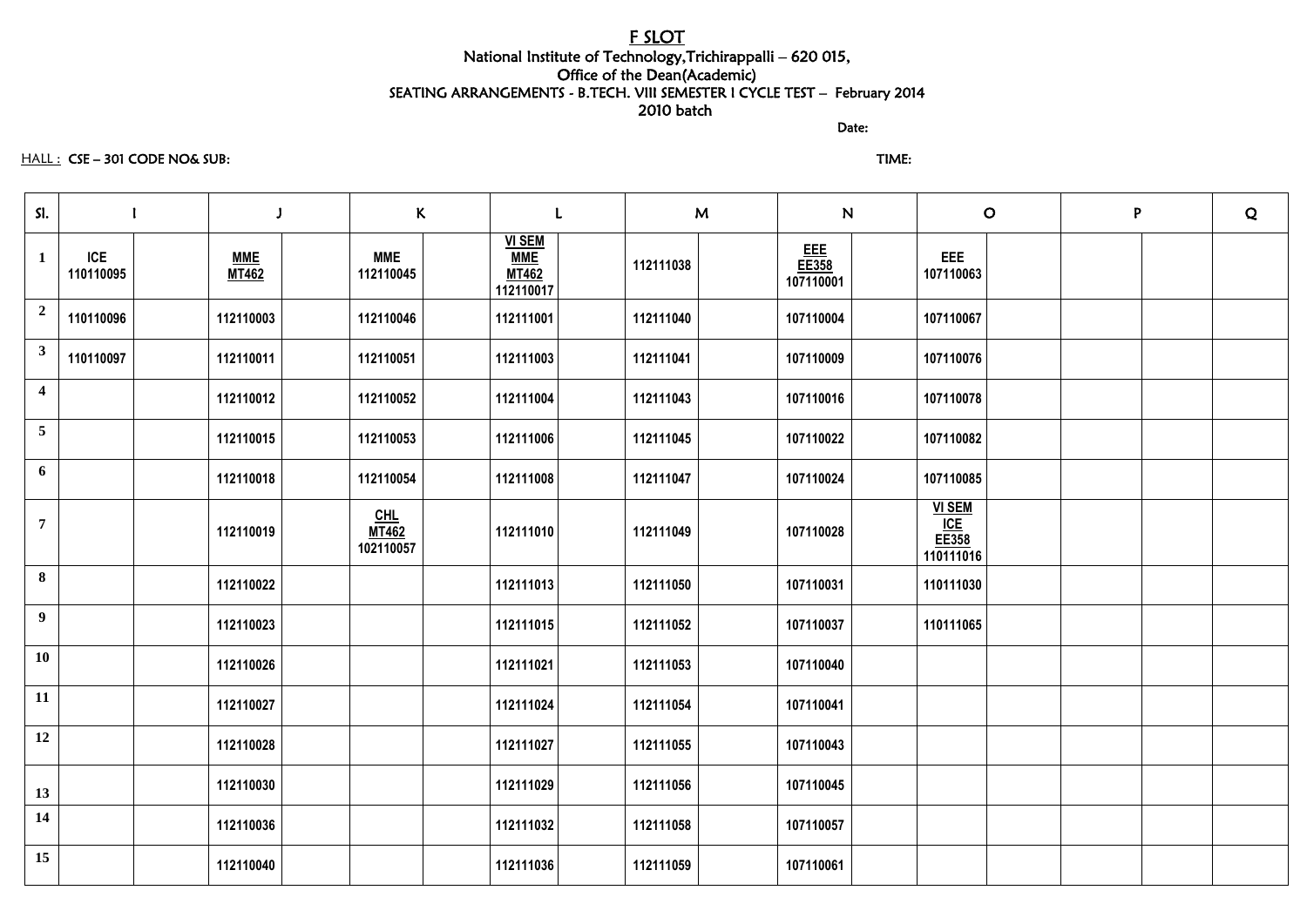## F SLOT National Institute of Technology,Trichirappalli – 620 015, Office of the Dean(Academic) SEATING ARRANGEMENTS - B.TECH. VIII SEMESTER I CYCLE TEST – February 2014 2010 batch

discussion of the contract of the contract of the Date:

## HALL : CSE – 302 CODE NO& SUB: TIME:

| SI.                     | B<br>$\mathsf{A}$                         |                                         | $\mathsf{C}$ | D                                       | E                                       |  | F                                       | $\mathsf C$                              | H                                         |  |
|-------------------------|-------------------------------------------|-----------------------------------------|--------------|-----------------------------------------|-----------------------------------------|--|-----------------------------------------|------------------------------------------|-------------------------------------------|--|
| $\mathbf{1}$            | CHL<br><b>MB451</b><br>102110030          | <b>CSE</b><br><b>MB451</b><br>106109018 | 106110053    | 106110107                               | <b>EEE</b><br><b>MB451</b><br>107110006 |  | 107110072                               | <b>MECH</b><br><b>MB451</b><br>111110010 | <b>CIVIL</b><br><b>MB471</b><br>103110001 |  |
| $\overline{2}$          | 102110039                                 | 106109097                               | 106110054    | <b>ECE</b><br><b>MB451</b><br>108110005 | 107110007                               |  | 107110081                               | 111110011                                | 103110013                                 |  |
| $\mathbf{3}$            | 102110042                                 | 106110005                               | 106110055    | 108110007                               | 107110010                               |  | 107110084                               | 111110026                                | 103110016                                 |  |
| $\overline{\mathbf{4}}$ | 102110056                                 | 106110007                               | 106110057    | 108110021                               | 107110013                               |  | 107110097                               | 111110032                                | 103110019                                 |  |
| $\overline{5}$          | <b>CIVIL</b><br><b>MB451</b><br>103110009 | 106110008                               | 106110059    | 108110028                               | 107110014                               |  | 107110099                               | 111110061                                | 103110021                                 |  |
| 6                       | 103110020                                 | 106110012                               | 106110067    | 108110031                               | 107110015                               |  | 107110100                               | 111110077                                | 103110029                                 |  |
| $\overline{7}$          | 103110026                                 | 106110022                               | 106110070    | 108110042                               | 107110029                               |  | <u>ICE</u><br><b>MB451</b><br>110110011 | 111110108                                | 103110030                                 |  |
| 8                       | 103110028                                 | 106110025                               | 106110071    | 108110043                               | 107110035                               |  | 110110029                               | CHL<br><b>MB471</b><br>102110015         | 103110031                                 |  |
| 9                       | 103110044                                 | 106110028                               | 106110076    | 108110044                               | 107110038                               |  | 110110035                               | 102110027                                | 103110035                                 |  |
| <b>10</b>               | 103110056                                 | 106110029                               | 106110081    | 108110057                               | 107110042                               |  | 110110049                               | 102110052                                | 103110068                                 |  |
| <b>11</b>               | 103110065                                 | 106110031                               | 106110084    | 108110061                               | 107110047                               |  | 110110052                               | 102110054                                | 103110071                                 |  |
| 12                      | 103110066                                 | 106110034                               | 106110087    | 108110089                               | 107110052                               |  | <b>MME</b><br><b>MB451</b><br>112110010 |                                          | 103110078                                 |  |
| 13                      | 103110097                                 | 106110038                               | 106110088    | 108110104                               | 107110056                               |  | 112110024                               |                                          | 103110083                                 |  |
| 14                      | 103110098                                 | 106110047                               | 106110103    |                                         | 107110066                               |  | 112110032                               |                                          | 103110091                                 |  |
| 15                      |                                           | 106110050                               | 106110105    |                                         | 107110071                               |  |                                         |                                          |                                           |  |